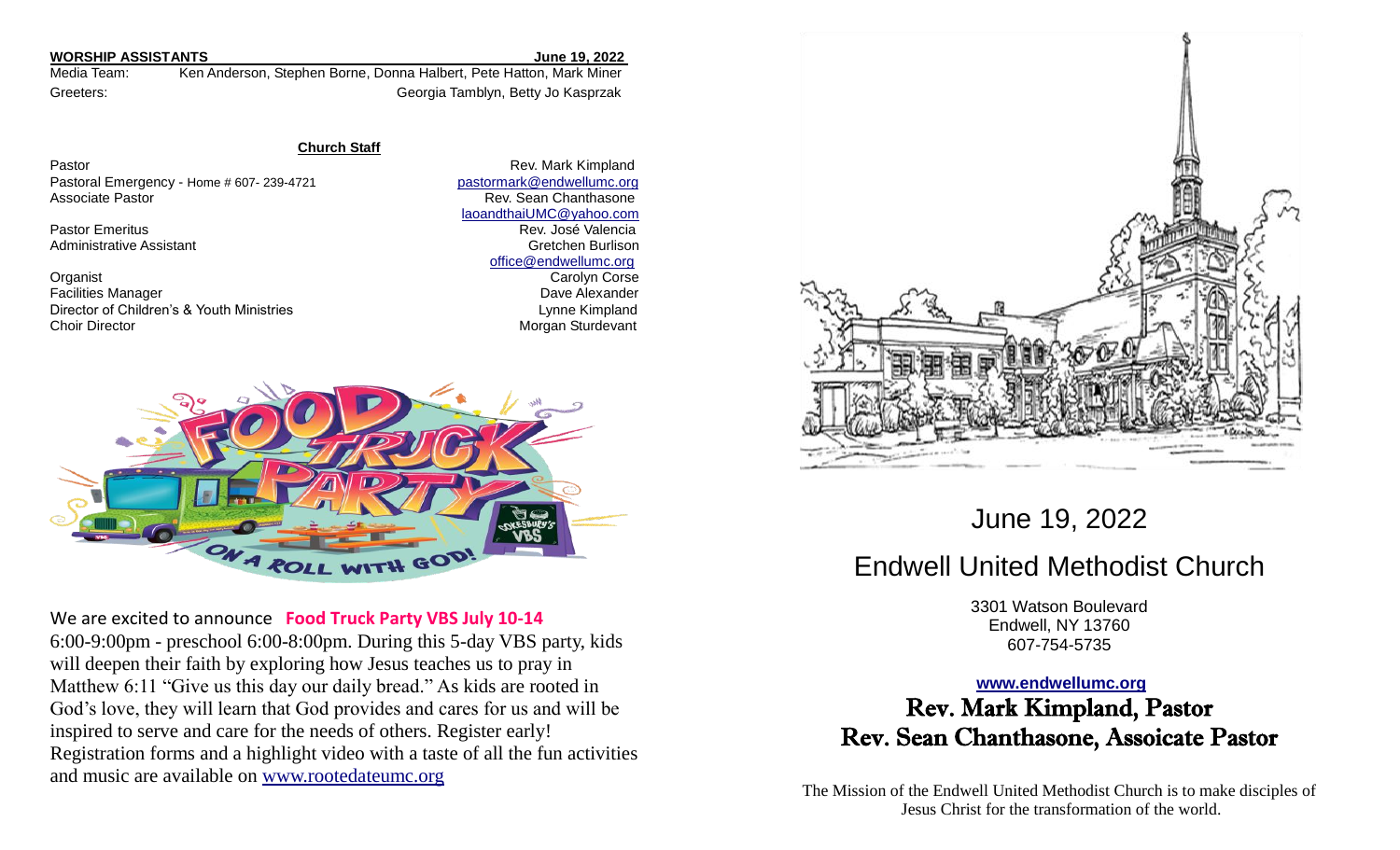**Gathering** 

Welcome/Sharing our Ministry

(Please sign the red Friendship pad located in each pew and pass it to the those sitting with you) (Prayer cards are available at the Welcome Center. Please feel free to drop prayer requests in any offering box) *Our Nursery facility is open downstairs, while not staffed, the worship is streamed live. This morning we will not share a formal offering however, we invite you to share your gifts on the mounted Offering Boxes located at each entrance into the Sanctuary any time this morning. OR Text your gift to: 73256 (password) give2eumc. OR Visi[t www.endwellumc.org](http://www.endwellumc.org/) to donate electronically, at any time.*

Father's Day celebration Video Stuff Dads Never Say Sermon Spice

\*Hymn of Praise UMH #89 Joyful, Joyful, We Adore Thee

Children's Church Celebration and Recognition Lynne Kimpland, Dir of Children's Ministry

- Sapling's Children's Choir Believin' On Jana Alayra
- Children's Time TFWS #2233 Where Children Belong The Glory Box – "N" Levi Shoudy (Children (Pre K- 5th) may be excused for Children's Church Party)

Prayers of the People

Hymn of Meditation (seated) TFWS #2193 Lord, Listen to Your Children Praying (2x's)

Morning Prayer **Rev.** Sean Chanthasone

Jose` L. Valencia Scholarship Presentation (established 1995) Emily Blight – Hobart & William Smith College major is undecided, playing collegiate soccer Logan Howard – Vanderbilt University, majoring in Physics and Mathematics

Choral Anthem I Love to Tell the Story Donald Moore

Act of Confirmation

**Jacqueline Blight, mentored by Jennifer Potter Jordyn Butts, mentored by Katie Potter Danny Hiddessen, mentored by Layla Sweezy Maya Solomon, mentored by Tom Hall – (Baptism) Benny Stafford, mentored by Donna Halbert Billy Stafford, mentored by Donna Halbert Andre Querrie, mentored by Ruth Tyneway**

\*Hymn of Affirmation UMH #114 Many Gifts, One Spirit



Please call the Office to sponsor a Sunday in Honor or Memory

# **Please like and follow our Endwell UMC Facebook page**



# **Subscribe to our Endwell UMC YouTube channel**



*In person worship attendance June 12 = 116 Livestream = 40*

**Parking Lot renovation funding update: Deposited as of June 13 = \$121,135.58 Project Total = \$138,000.00**

Benediction/Postlude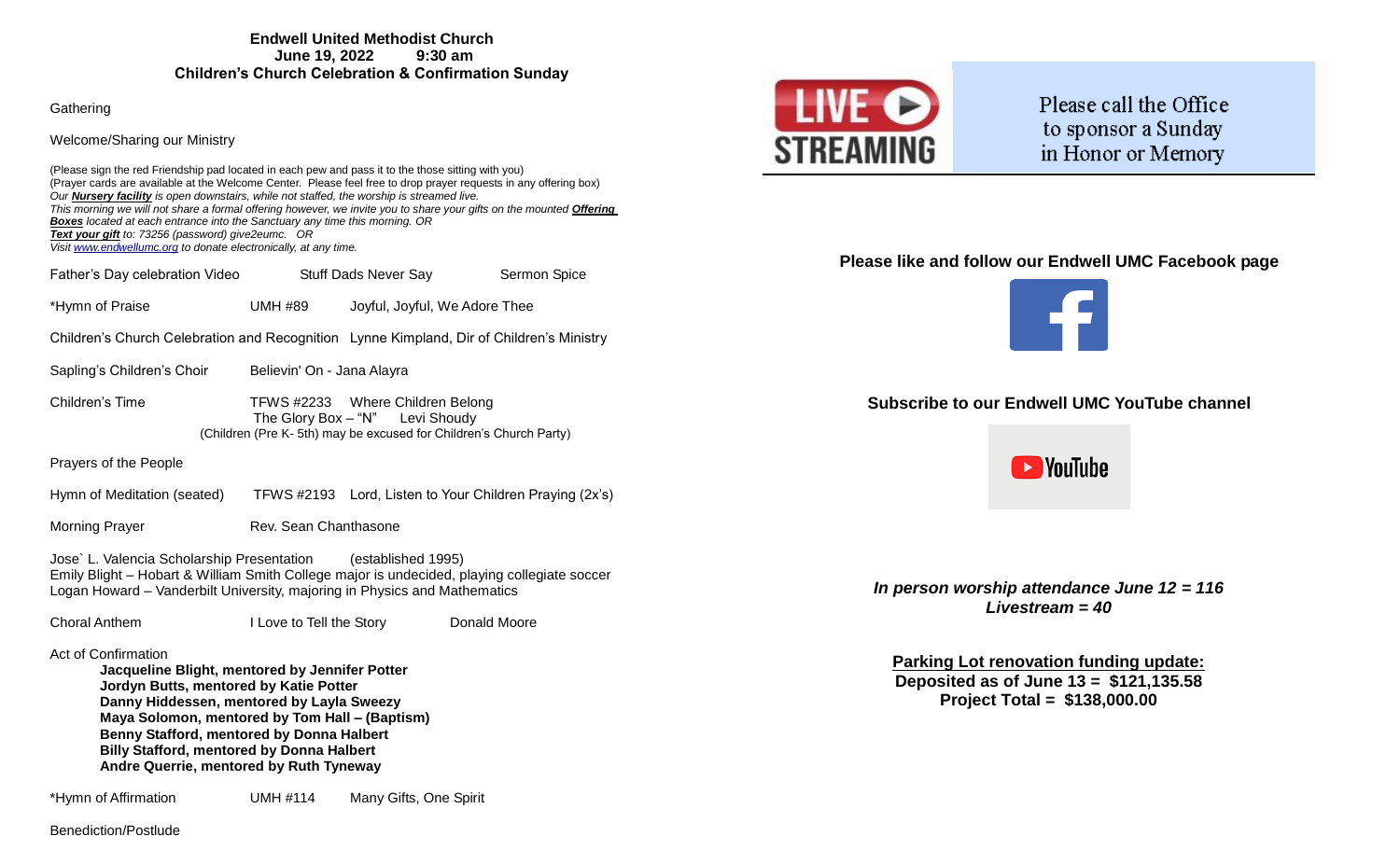# **Endwell United Methodist Church Prayer List**

**If you would like to include someone or would like to be removed, please call the office**

# **Joys**

**Confirmation Class 2022! Our High School Graduates ME – Emily Blight, Amanda Bryla, Megan Bryla, Logan Howard UE – Jennifer Watts**

## (Please send notes and words of encouragement)

| Marie Foster - St. Louise Manor<br>Mary Lou Pierce - Hilltop Rehab                |  |
|-----------------------------------------------------------------------------------|--|
| Shirley Stacconi - Hilltop<br>Rose Smith - Good Shepherd                          |  |
| Bob Mallery – Ideal Living Center<br>Doris Adams-Hilltop                          |  |
| Shirley Orr - Good Shepherd, Fairview<br>Alan Kisacky – living with Sister-Cancer |  |
| Gertrude Anderson - Troy, NY<br>Delores Pero - Home                               |  |
| Joan Kisacky – Hilltop<br>Carolyn Potter – Castle Gardens                         |  |
| Karyl Gadecki – Marion Apts.<br>Nettie Williams - Home                            |  |
| Barb Herne – Hilltop<br>Gary Moyer - Hilltop                                      |  |
| <b>Kent Lamoureux - Fairview</b><br>Nanette Kenien – Good Shepherd                |  |

#### **Hospitalized and/or recovering**

**Barb Lake** – recovering from sugery

## **Cancer Patients**

**Sandi James** – began radiation treatments this week

## **Grieving**

**The 200+ United States mass shootings in 2022 Ukraine Invasion**

#### **Military**

Andrew Thomsen – Air Force – Deployed to Germany, Nephew of Sally Vazquez Rob Preston – U.S. Army – Fort Campbell, KY Adam Mills- Air Force – Grandson of Jim & Carol Bowman Chelsea Miller – Navy – Granddaughter of James & Sally Vazquez, San Diego, CA Tyler Allen – U.S. Army – Ft. Gordon, Augusta, GA Tyler Seraydarian – U.S. Airforce, Wyoming – Grandson of James & Sally Vazquez Anthony Banano – Marine Reserves David Williams, Jr – Army, Cousin of Nancy Green Justin Harrington – U.S. Airforce – Little Rock, AK Cameron Bingel – Marines, Camp LeJune, Grandson of Elsa Bingel Brandon Nickerson – National Guard